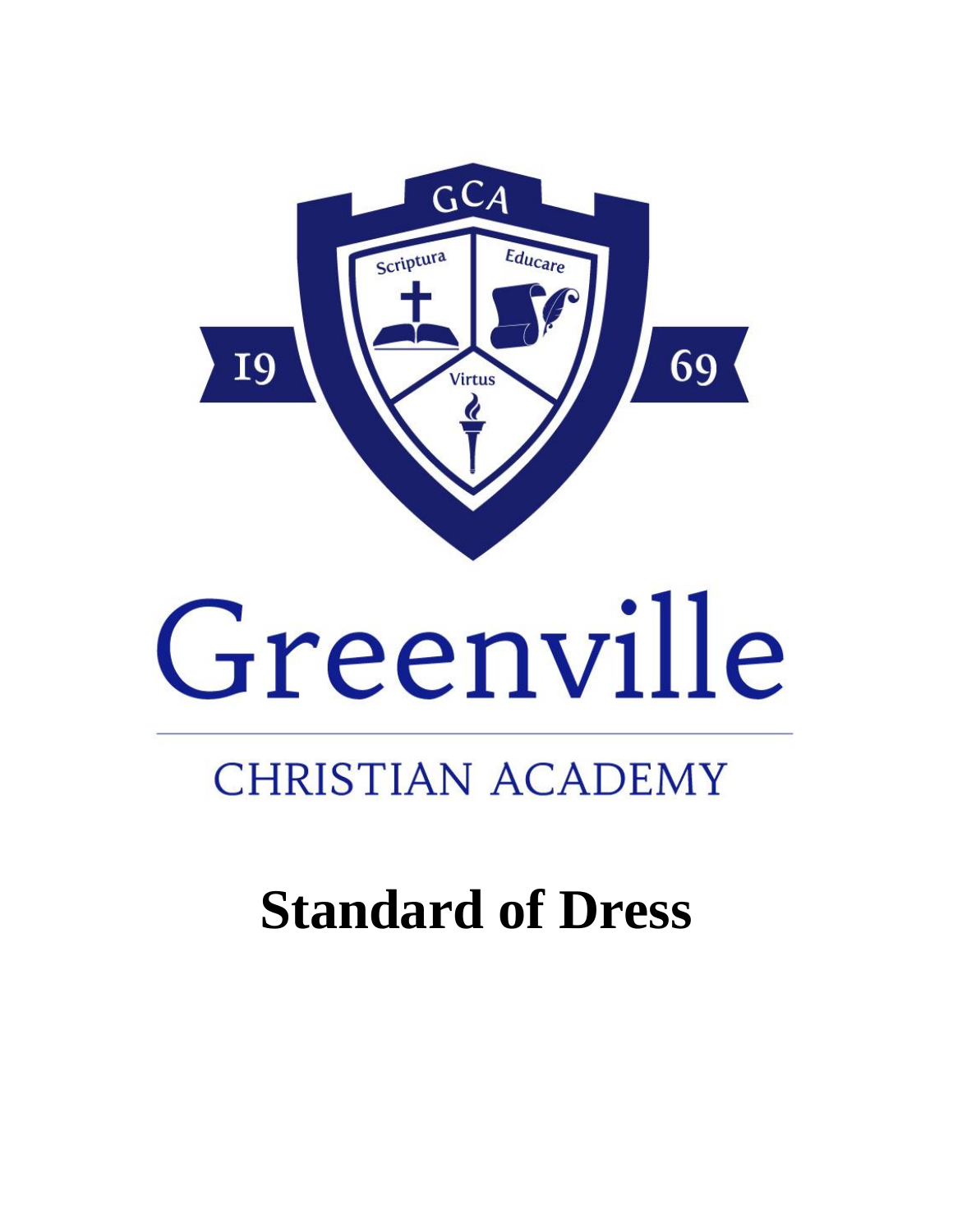#### **TABLE OF CONTENTS**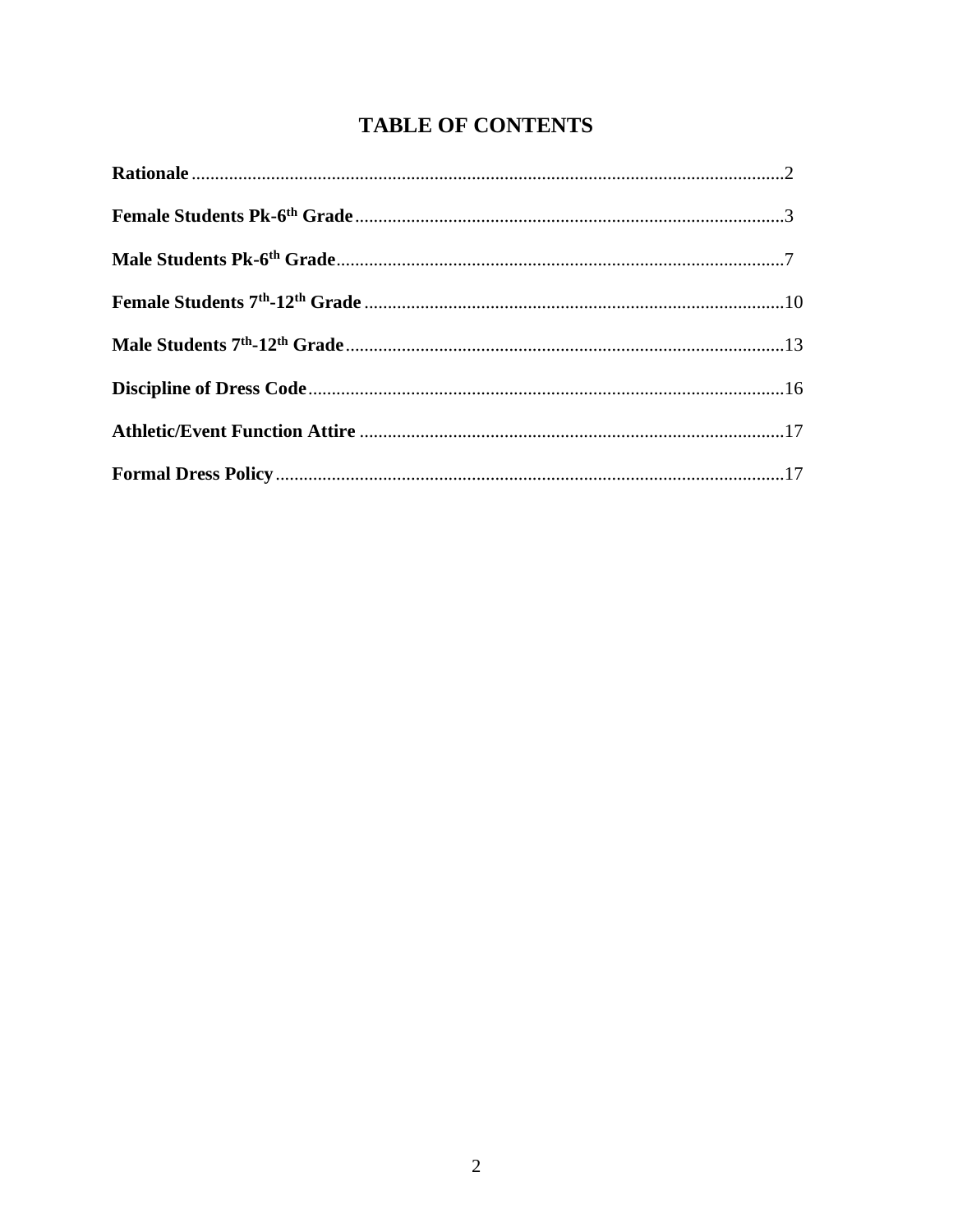#### **RATIONALE**

The following positions have been formulated to give insight into GCA's Standard of Dress. While not trying to be unkind to those who have adopted different standards, GCA has applied these guidelines in an effort to standardize and simplify our school dress code while following biblical principles.

While the Bible does not stipulate how we should dress, it does provide guiding principles. The expectations for GCA's Standard of Dress are designed to reflect three guiding principles: modesty, distinction, and appropriateness.

- Modesty: It is considered immodest to wear clothing that is revealing or tightfitting (I Tim. 2:9).
- Distinction: Boys and girls are to wear what is traditional American gender specific clothing (boys are not to wear skirts, etc.) (I Cor. 11:1-8; Deut. 22).
- Appropriateness: Setting and activity play a key role in what to wear to an event (I Cor. 14:40).

GCA has chosen "selective attire" for all students in grades K3 to 12. Doing this helps reduce the confusion (and thus, possible confrontation) between students, parents, and the school over our dress standards. We realize that parents are in a critical position of being able to regulate what their children wear to school. We hope that the concept of "streamlining" our dress standards (wearing only clothing from the approved manufacturer) will make this a much easier task.

The administration of Greenville Christian Academy reserves the right to determine that any article of clothing is inappropriate for school wear. This may include clothing items that have been purchased through Land's End, but are too tight, immodest, or worn inappropriately. In this case, students may be sent home to change, or parents may be contacted to bring a change of clothing.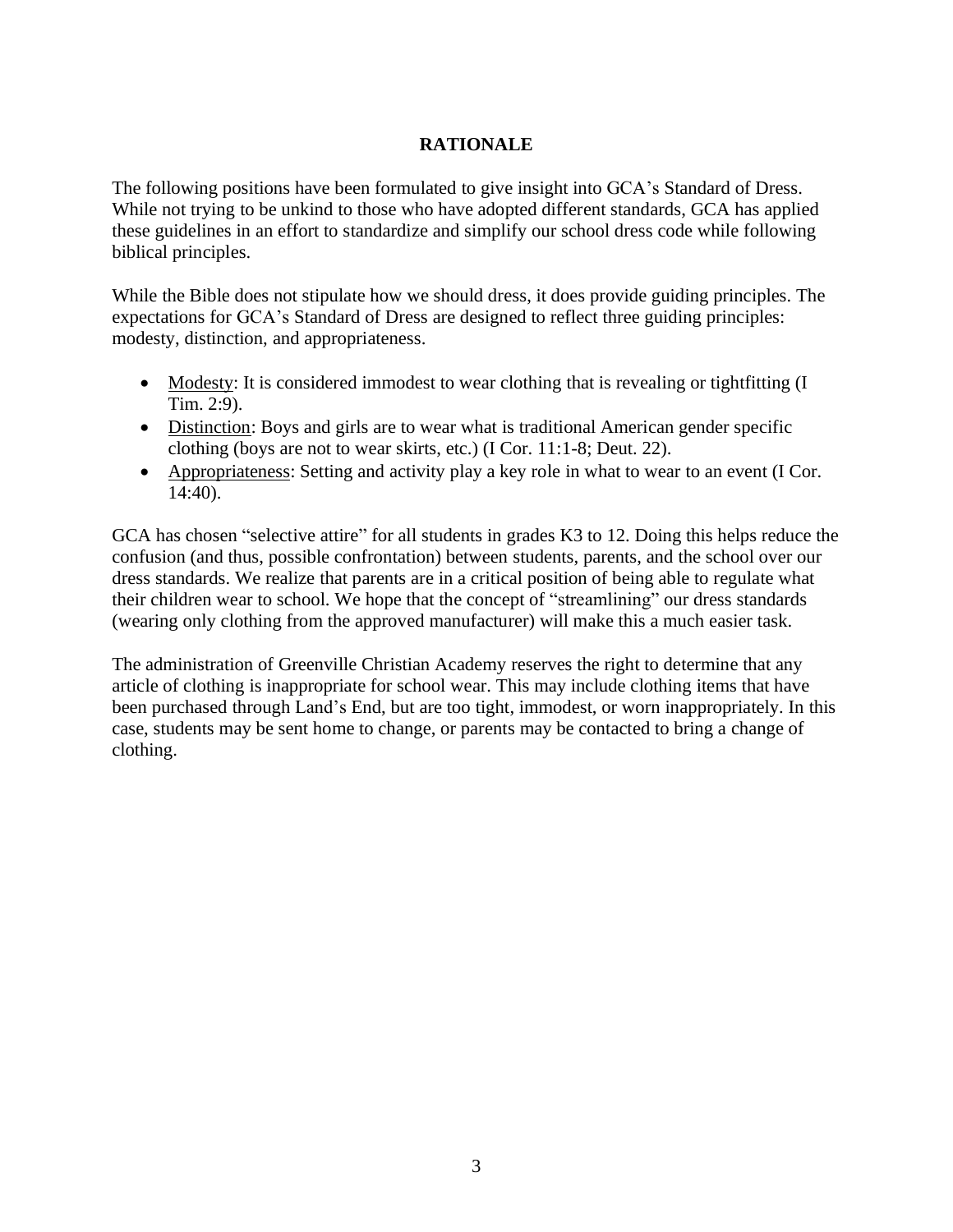#### **FEMALE STUDENTS PK-6 TH GRADE**

| <b>Female</b>                                                                                                                                                | <b>Standard</b>                                                                                                                                                                                                                                                                                                                                                                                                                                                                                                            | <b>Example</b> |
|--------------------------------------------------------------------------------------------------------------------------------------------------------------|----------------------------------------------------------------------------------------------------------------------------------------------------------------------------------------------------------------------------------------------------------------------------------------------------------------------------------------------------------------------------------------------------------------------------------------------------------------------------------------------------------------------------|----------------|
| <b>Students</b>                                                                                                                                              |                                                                                                                                                                                                                                                                                                                                                                                                                                                                                                                            |                |
| Pk-6 <sup>th</sup> Grade                                                                                                                                     |                                                                                                                                                                                                                                                                                                                                                                                                                                                                                                                            |                |
| <b>Blouses</b><br><b>Definition of</b><br><b>Term</b><br>Loose—of<br>clothing: not fitting<br>to your body: not<br>tight<br>(Merriam-Webster,<br>2015)       | Fit: Loose. Shirts/blouses must be<br>$\bullet$<br>properly buttoned and tucked in at all<br>times.<br>T-Shirts, turtlenecks, etc., that are worn<br>$\bullet$<br>underneath GCA dress, must be neutral in<br>color, and cannot have writing, logos, or<br>graphics that will show through.<br>Style: Uniform polos should be purchased<br>$\bullet$<br>from Land's End. The school logo is<br>required.<br><b>Color:</b> If the color is an option on your<br>$\bullet$<br>GCA Land's End portal, then it is<br>approved. |                |
| <b>Skirts</b><br><b>Definition of</b><br><b>Term</b><br>Loose—of<br>clothing: not fitting<br>close to your body:<br>not tight.<br>(Merriam-Webster,<br>2015) | Fit: Loose<br>$\bullet$<br>Length: To the middle of the knee when<br>$\bullet$<br>sitting and standing.<br>Color & Style: Uniform skirts should be<br>$\bullet$<br>purchased from Land's End. A school logo<br>is NOT required on the skirt. If the color<br>and style is an option on your GCA Land's<br>End portal, then it is approved.<br>Leggings: May only be worn under skirts<br>$\bullet$<br>of proper length.                                                                                                    |                |
| <b>Dresses/Jumpers</b>                                                                                                                                       | Fit: Loose<br>$\bullet$<br>Length: To the middle of the knee when<br>$\bullet$<br>sitting and standing.<br>Color & Style: Uniform dresses/jumpers<br>$\bullet$<br>must be purchased from Land's End. A<br>school logo is required. If the color and<br>style is an option on your GCA Land's<br>End portal, then it is approved.<br>Leggings: May only be worn under<br>dresses/jumpers of proper length.                                                                                                                  |                |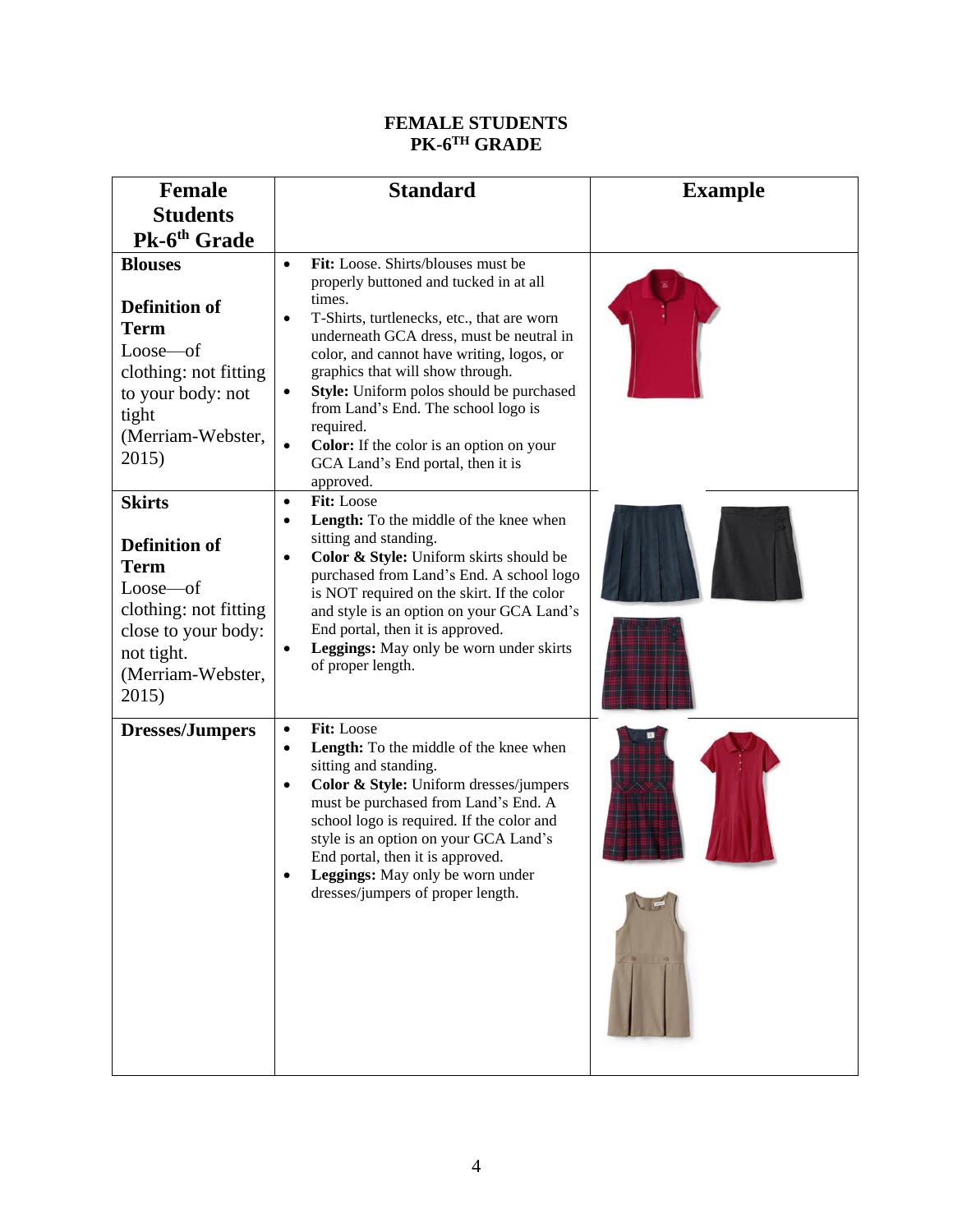| <b>Slacks</b><br><b>Definition of</b><br><b>Term</b><br>Loose-of<br>clothing: not fitting<br>close to your body:<br>not tight.<br>(Merriam-Webster,<br>2015) | Fit: Loose<br>$\bullet$<br>Color & Style: Uniform style pants may<br>$\bullet$<br>be purchased from any retailer so long as<br>they meet the guidelines. Khaki and navy<br>are permitted colors.<br><b>Not Permitted:</b><br>Rolled pants<br>$\bullet$<br>Skinny pants<br>$\bullet$<br>Zip-off pants<br>$\bullet$<br>Elastic leg pants<br>$\bullet$<br>Hip huggers/Low rider pants<br>$\bullet$<br>Cargo pants<br>$\bullet$<br>Sweat pants/Track pants<br>$\bullet$<br>Flare pants<br>$\bullet$<br>Holes or frays<br>$\bullet$ |
|--------------------------------------------------------------------------------------------------------------------------------------------------------------|--------------------------------------------------------------------------------------------------------------------------------------------------------------------------------------------------------------------------------------------------------------------------------------------------------------------------------------------------------------------------------------------------------------------------------------------------------------------------------------------------------------------------------|
| <b>Shorts</b><br>$Pk-4$ <sup>th</sup>                                                                                                                        | Fit: Loose<br>$\bullet$<br>Length: To the middle of the knee when<br>$\bullet$<br>sitting and standing.<br>Color & Style: Uniform shorts should be<br>$\bullet$<br>purchased from Land's End. A school logo<br>is NOT required. If the color and style is<br>an option on your GCA Land's End portal,<br>then it is approved.                                                                                                                                                                                                  |
| Footwear                                                                                                                                                     | Enclosed shoes (tennis shoes deck shoes,<br>$\bullet$<br>$etc.$ )<br>Sandals<br>Flip-flops that are casual and "vacation-<br>style" are not permissible.<br>Crocs are not permissible in Pk3-6 <sup>th</sup> grade.<br>$\bullet$                                                                                                                                                                                                                                                                                               |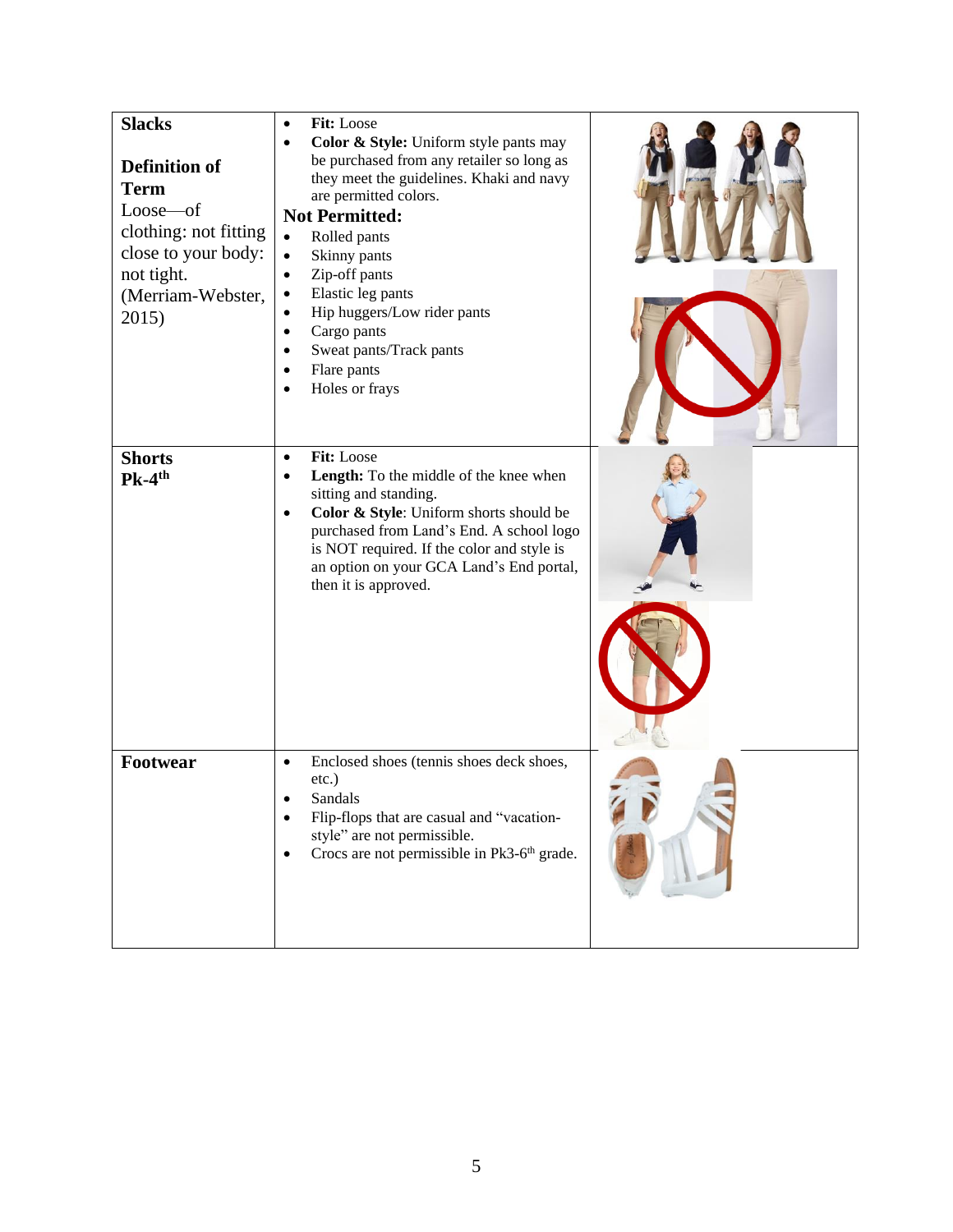| <b>Outerwear</b> | Students are permitted to wear any<br>$\bullet$<br>*appropriate jacket, coat, hoodie,<br>sweatshirt, or pullover during the<br>school day.<br>Uniform polos MUST be worn<br>$\bullet$<br>under all outwear.<br>Outerwear may not be worn during<br>the chapel hour.<br>*Name brand logos, college,<br>professional sports, or GCA wear is<br>acceptable. Graphics will be acceptable<br>only as long as they do not conflict<br>with biblical principles. |  |
|------------------|-----------------------------------------------------------------------------------------------------------------------------------------------------------------------------------------------------------------------------------------------------------------------------------------------------------------------------------------------------------------------------------------------------------------------------------------------------------|--|
| <b>Belt</b>      | Girls must wear a belt if the pants have<br>belt loops.                                                                                                                                                                                                                                                                                                                                                                                                   |  |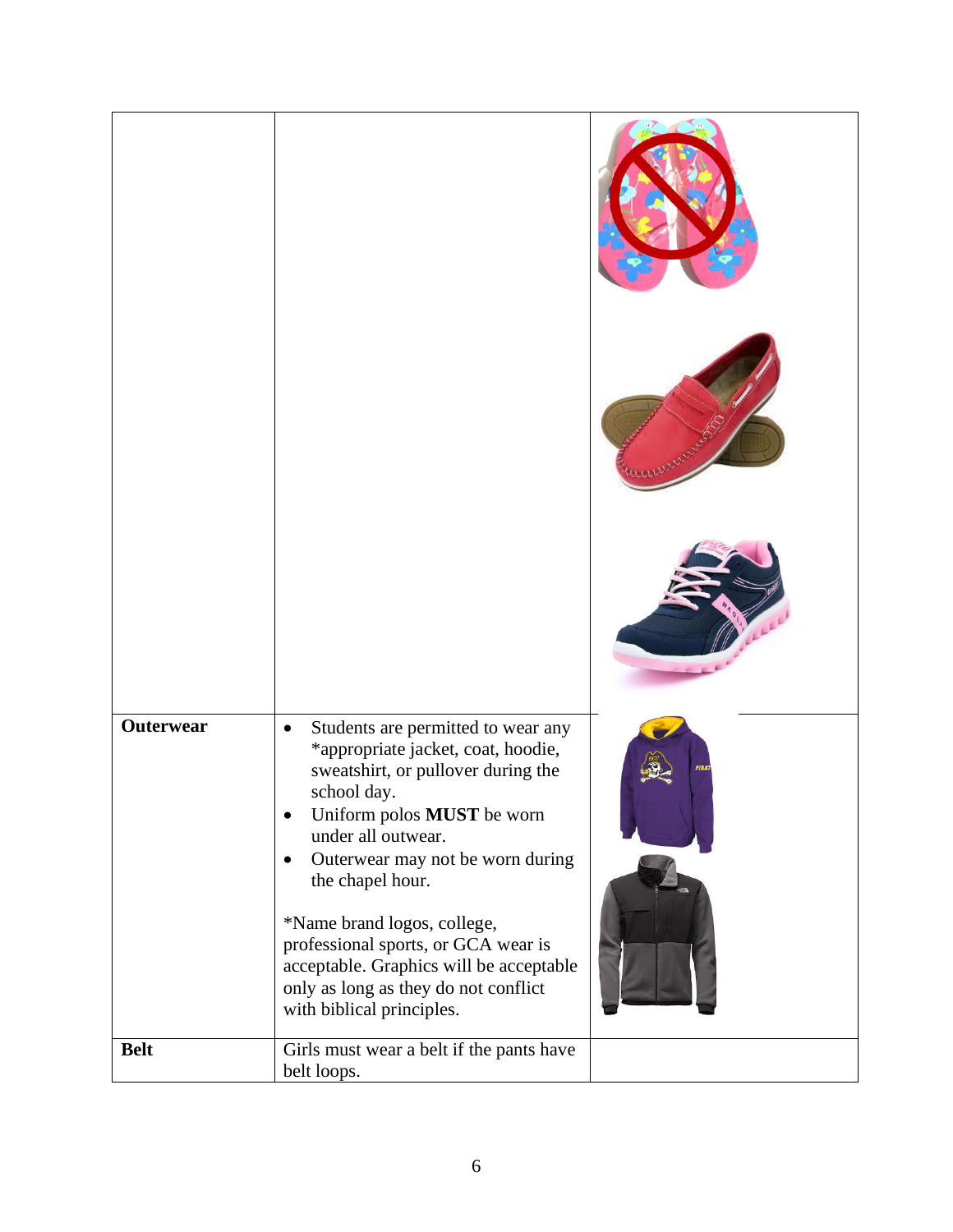| <b>Earrings</b>                         | Earrings/ear cuffs in the cartilage are<br>not permitted, and no more than two<br>piercings in an earlobe are allowed. |  |
|-----------------------------------------|------------------------------------------------------------------------------------------------------------------------|--|
| Hair                                    | Natural colored hair<br>$\bullet$<br>Conventional style                                                                |  |
|                                         |                                                                                                                        |  |
| <b>Body Piercing</b>                    | No body piercing other than ears.                                                                                      |  |
| <b>Hats/Headwear</b>                    | Hats/Headwear may not be worn in<br>$\bullet$<br>buildings during school hours.                                        |  |
| <b>Tattoos</b>                          | No tattoos are permitted.<br>$\bullet$                                                                                 |  |
| <b>Chapel Dress</b>                     | Girls must wear their uniform skirt and                                                                                |  |
| (Every                                  | casual dress shoes/sandals on chapel                                                                                   |  |
| Wednesday, unless                       | day.                                                                                                                   |  |
| directed differently<br>from the school |                                                                                                                        |  |
| administrator)                          |                                                                                                                        |  |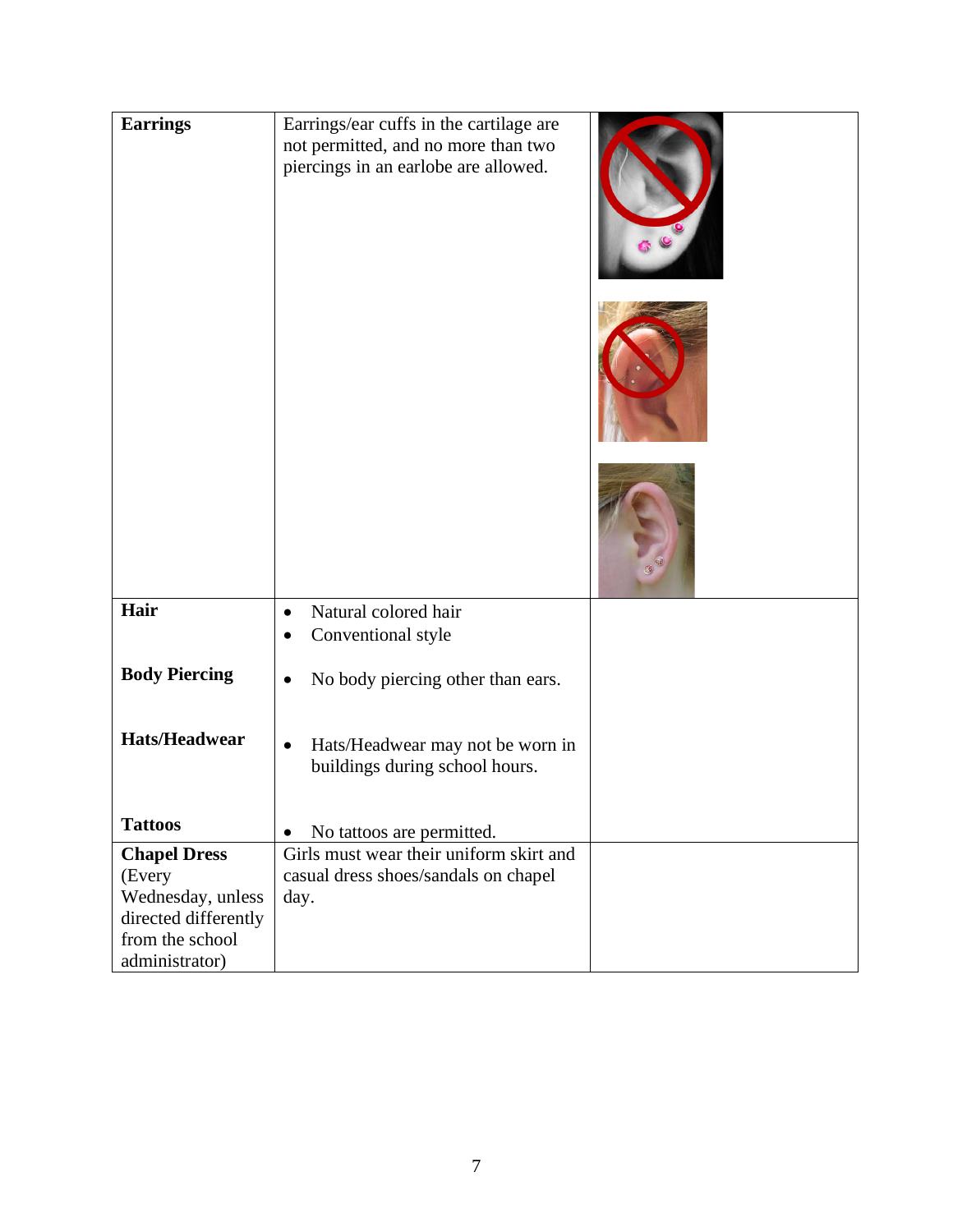#### **MALE STUDENTS PK-6 TH GRADE**

| <b>Male Students</b>                                                                                                                                          | <b>Standard</b>                                                                                                                                                                                                                                                                                                                                                                                                                                                                                          | <b>Example</b> |
|---------------------------------------------------------------------------------------------------------------------------------------------------------------|----------------------------------------------------------------------------------------------------------------------------------------------------------------------------------------------------------------------------------------------------------------------------------------------------------------------------------------------------------------------------------------------------------------------------------------------------------------------------------------------------------|----------------|
| Pk-6 <sup>th</sup> Grade                                                                                                                                      |                                                                                                                                                                                                                                                                                                                                                                                                                                                                                                          |                |
| <b>Collared shirt</b><br><b>Definition of</b><br><b>Term</b><br>Loose—of<br>clothing: not fitting<br>to your body: not<br>tight<br>(Merriam-Webster,<br>2015) | Fit: Loose. Shirts must be properly<br>$\bullet$<br>buttoned and tucked in at all times.<br>T-Shirts, turtlenecks, etc., that are worn<br>$\bullet$<br>underneath GCA dress, must be neutral in<br>color, and cannot have writing, logos, or<br>graphics that will show through.<br>Style: Uniform polos should be purchased<br>$\bullet$<br>from Land's End. The school logo is<br>required.<br>Color: If the color is an option on your<br>$\bullet$<br>GCA Land's End portal, then it is<br>approved. |                |
| <b>Slacks</b><br><b>Definition of</b><br><b>Term</b><br>Loose—of<br>clothing: not fitting<br>close to your body:<br>not tight.<br>(Merriam-Webster,<br>2015)  | Fit: Loose<br>$\bullet$<br>Color & Style: Uniform style pants may<br>$\bullet$<br>be purchased from any retailer so long as it<br>meets the guidelines. (i.e. khakis, chinos,<br>Dockers)<br><b>Not Permitted:</b><br>Rolled pants<br>$\bullet$<br>Skinny pants<br>$\bullet$<br><b>Baggy</b> pants<br>$\bullet$<br>Cargo pants<br>$\bullet$<br>Sweat pants/Track pants<br>$\bullet$<br>Holes or frays<br>$\bullet$<br>Zip off pants<br>$\bullet$<br>Denim<br>$\bullet$<br>Bunch at the bottom            |                |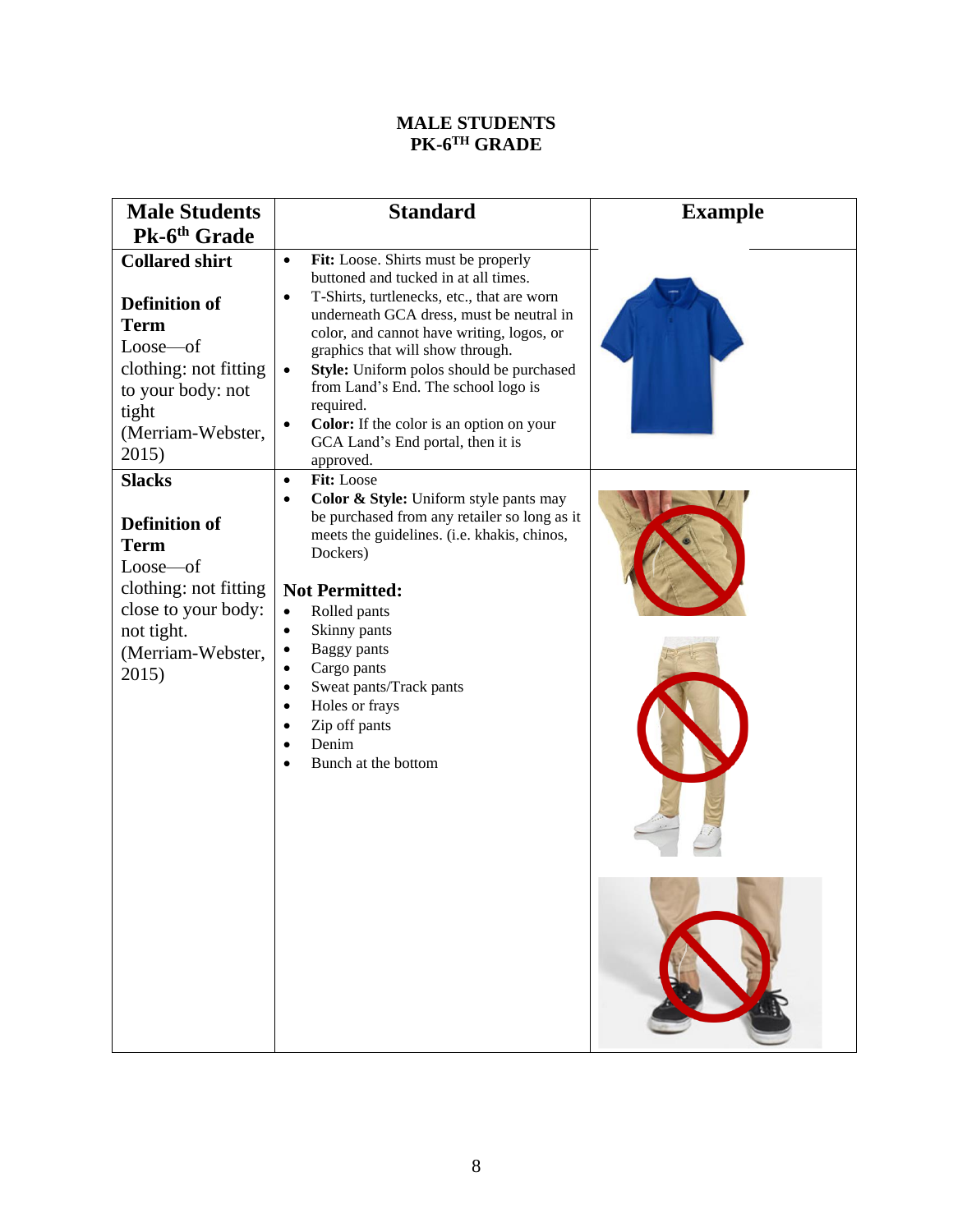| <b>Shorts</b><br>$Pk-4$ <sup>th</sup> | Fit: Loose<br>$\bullet$<br>Length: To the middle of the knee.<br>$\bullet$<br>Color & Style: Uniform style shorts may<br>$\bullet$<br>be purchased from any retailer so long as it<br>meets the guidelines (i.e. khaki, chinos,<br>Dockers, & Navy are acceptable).                                                                                                                  |  |
|---------------------------------------|--------------------------------------------------------------------------------------------------------------------------------------------------------------------------------------------------------------------------------------------------------------------------------------------------------------------------------------------------------------------------------------|--|
| <b>Footwear</b>                       | Enclosed shoe with socks<br>$\bullet$<br>Socks must be worn daily<br>$\bullet$<br>No sandals<br>$\bullet$                                                                                                                                                                                                                                                                            |  |
| <b>Outerwear</b>                      | Students are permitted to wear any<br>$\bullet$<br>*appropriate jacket, coat, hoodie,<br>sweatshirt, or pullover during the<br>school day.<br>Uniform polos MUST be worn<br>$\bullet$<br>under all outwear.<br>Outerwear may not be worn during<br>the chapel hour.<br>*Name brand logos, college,<br>professional sports, or GCA wear is<br>acceptable. Graphics will be acceptable |  |
|                                       | only as long as they do not conflict<br>with biblical principles.                                                                                                                                                                                                                                                                                                                    |  |
| <b>Belt</b>                           | Boys must wear a belt if the pants have<br>belt loops.                                                                                                                                                                                                                                                                                                                               |  |
| <b>Jewelry</b>                        | No earrings or body piercings may<br>be worn on campus or school<br>related events.<br>Necklaces are not allowed.                                                                                                                                                                                                                                                                    |  |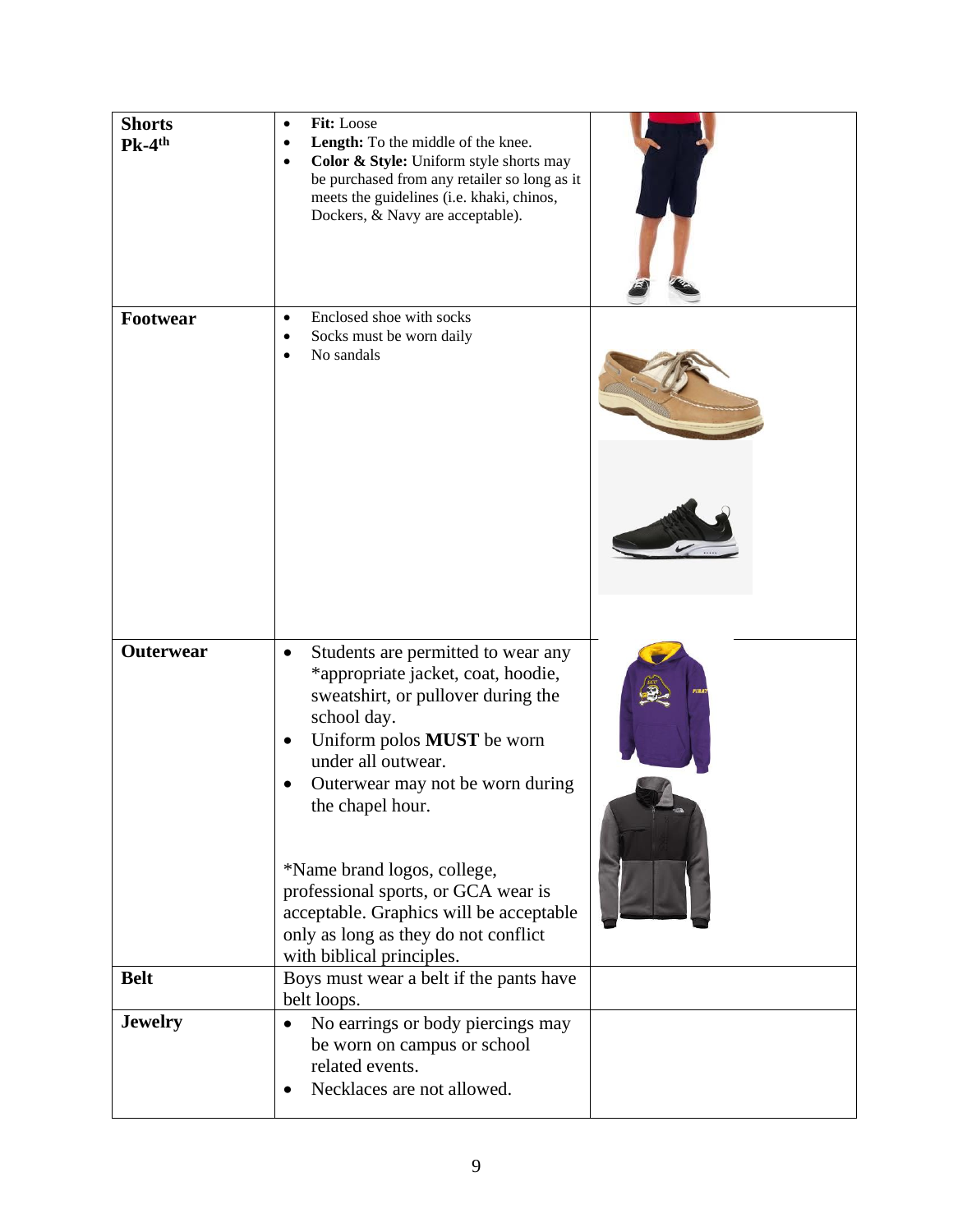| Hair                                                                                                            | Natural colored hair<br>$\bullet$<br>Neatly combed and tapered (no<br>braids, mullets, extreme fads, or<br>designs cut into the hair)<br>Hair should not be unusually thick,<br>bushy, or tall. GCA reserves the<br>right to determine what is unusually<br>thick and bushy. The hair should<br>not be taller than 2 inches. Faddish<br>or eccentric haircuts are not<br>permitted. Any style which causes<br>undue attention will not be allowed<br>(we prefer the tapered style of cut.)<br>May not touch eyebrows, ears, or<br>collar of shirt.<br>If a haircut reminder is given, a<br>$\bullet$<br>student has three days to get a<br>haircut according to school<br>standards before disciplinary action |  |
|-----------------------------------------------------------------------------------------------------------------|----------------------------------------------------------------------------------------------------------------------------------------------------------------------------------------------------------------------------------------------------------------------------------------------------------------------------------------------------------------------------------------------------------------------------------------------------------------------------------------------------------------------------------------------------------------------------------------------------------------------------------------------------------------------------------------------------------------|--|
| <b>Hats/Headwear</b>                                                                                            | is taken.<br>Hats/Headwear may not be worn in<br>buildings during school hours.                                                                                                                                                                                                                                                                                                                                                                                                                                                                                                                                                                                                                                |  |
| <b>Tattoos</b>                                                                                                  | No tattoos are permissible                                                                                                                                                                                                                                                                                                                                                                                                                                                                                                                                                                                                                                                                                     |  |
| <b>Facial Hair</b>                                                                                              | Students are expected to be clean-<br>shaven. Beards, mustaches, or<br>facial hair of any kind is not<br>permitted.                                                                                                                                                                                                                                                                                                                                                                                                                                                                                                                                                                                            |  |
| <b>Chapel Dress</b><br>(Every<br>Wednesday, unless<br>directed differently<br>from the school<br>administrator) | Boys may wear any dress shirt,<br>$\bullet$<br>long or short sleeve, so long as it is<br>a button-up dress-shirt and it is<br>appropriate with a tie. It does not<br>need a logo.<br>Chapel shirts can be purchased<br>$\bullet$<br>from any retailer.<br>A tie must be worn.<br>$\bullet$<br>Casual dress shoes must also be<br>worn (tennis shoes are not<br>permitted).<br>Outerwear may not be worn during<br>$\bullet$<br>the chapel hour                                                                                                                                                                                                                                                                 |  |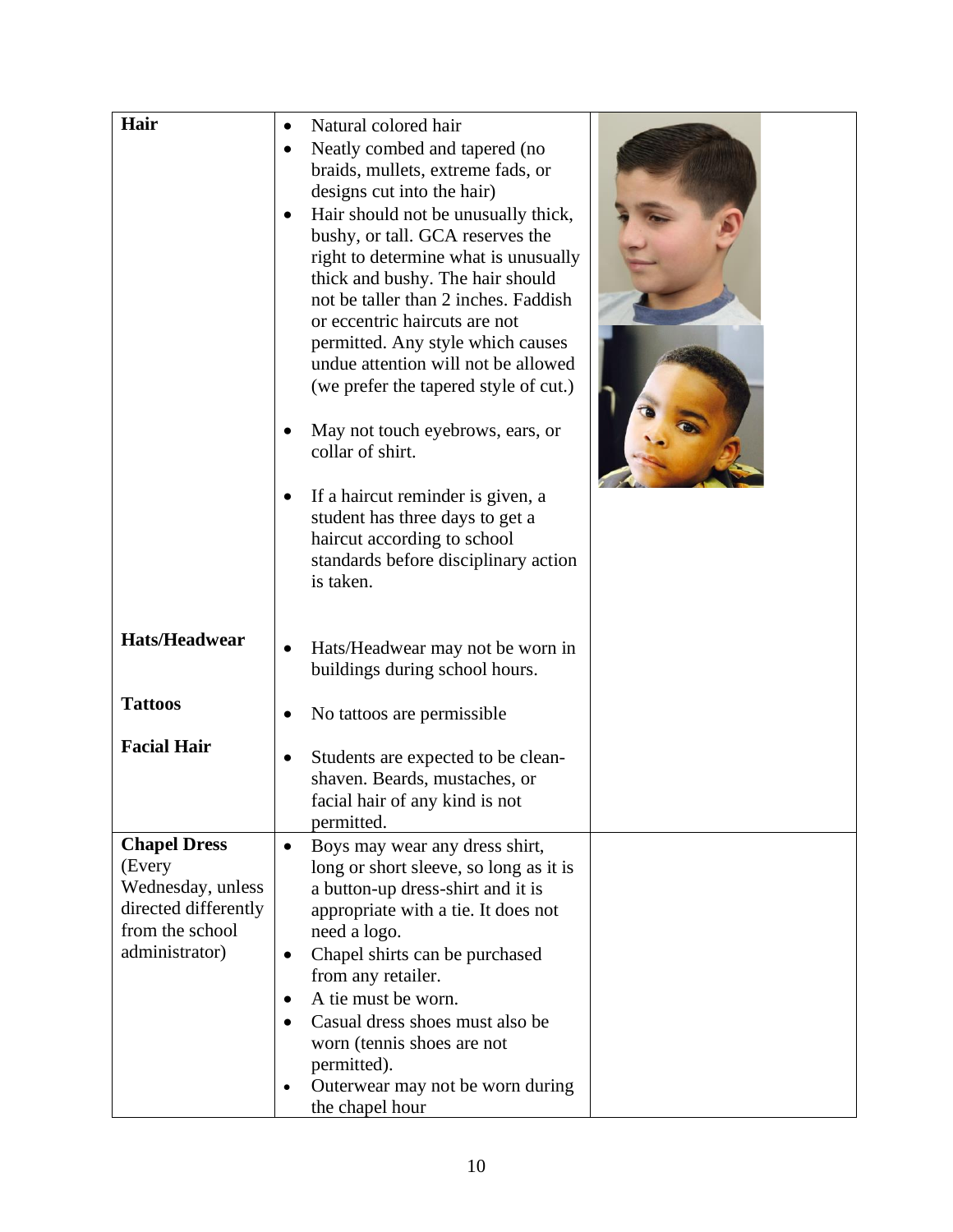#### **FEMALE STUDENTS 7 th -12th GRADE**

| <b>Female</b>                                                                                                                                                | <b>Standard</b>                                                                                                                                                                                                                                                                                                                                                                                                                                                                                                            | <b>Example</b> |
|--------------------------------------------------------------------------------------------------------------------------------------------------------------|----------------------------------------------------------------------------------------------------------------------------------------------------------------------------------------------------------------------------------------------------------------------------------------------------------------------------------------------------------------------------------------------------------------------------------------------------------------------------------------------------------------------------|----------------|
| <b>Students</b>                                                                                                                                              |                                                                                                                                                                                                                                                                                                                                                                                                                                                                                                                            |                |
| 7-12 Grade                                                                                                                                                   |                                                                                                                                                                                                                                                                                                                                                                                                                                                                                                                            |                |
| <b>Blouses</b><br><b>Definition of</b><br><b>Term</b><br>Loose—of<br>clothing: not fitting<br>to your body: not<br>tight<br>(Merriam-Webster,<br>2015)       | Fit: Loose. Shirts/blouses must be<br>$\bullet$<br>properly buttoned and tucked in at all<br>times.<br>T-Shirts, turtlenecks, etc., that are worn<br>$\bullet$<br>underneath GCA dress, must be neutral in<br>color, and cannot have writing, logos, or<br>graphics that will show through.<br>Style: Uniform polos should be purchased<br>$\bullet$<br>from Land's End. The school logo is<br>required.<br><b>Color:</b> If the color is an option on your<br>$\bullet$<br>GCA Land's End portal, then it is<br>approved. |                |
| <b>Skirts</b><br><b>Definition of</b><br><b>Term</b><br>Loose—of<br>clothing: not fitting<br>close to your body:<br>not tight.<br>(Merriam-Webster,<br>2015) | Fit: Loose<br>$\bullet$<br>Length: To the middle of the knee when<br>$\bullet$<br>sitting and standing.<br>Color & Style: Uniform skirts should be<br>$\bullet$<br>purchased from Land's End. A school logo<br>is NOT required on the skirt. If the color<br>and style is an option on your GCA Land's<br>End portal, then it is approved.<br>Leggings: May only be worn under skirts<br>of proper length.                                                                                                                 |                |
| <b>Slacks</b><br><b>Definition of</b><br><b>Term</b><br>Loose—of<br>clothing: not fitting<br>close to your body:<br>not tight.<br>(Merriam-Webster,<br>2015) | Fit: Loose<br>$\bullet$<br>Color & Style: Uniform style pants may<br>$\bullet$<br>be purchased from any retailer so long as<br>they meet the guidelines. Khaki and navy<br>are permitted colors.<br><b>Not Permitted:</b><br>Rolled pants<br>$\bullet$<br>Skinny pants<br>Zip-off pants<br>$\bullet$<br>Elastic leg pants<br>Hip huggers/Low rider pants<br>$\bullet$<br>Cargo pants<br>$\bullet$<br>Sweat pants/Track pants<br>$\bullet$<br>Flare pants<br>Holes or frays                                                 |                |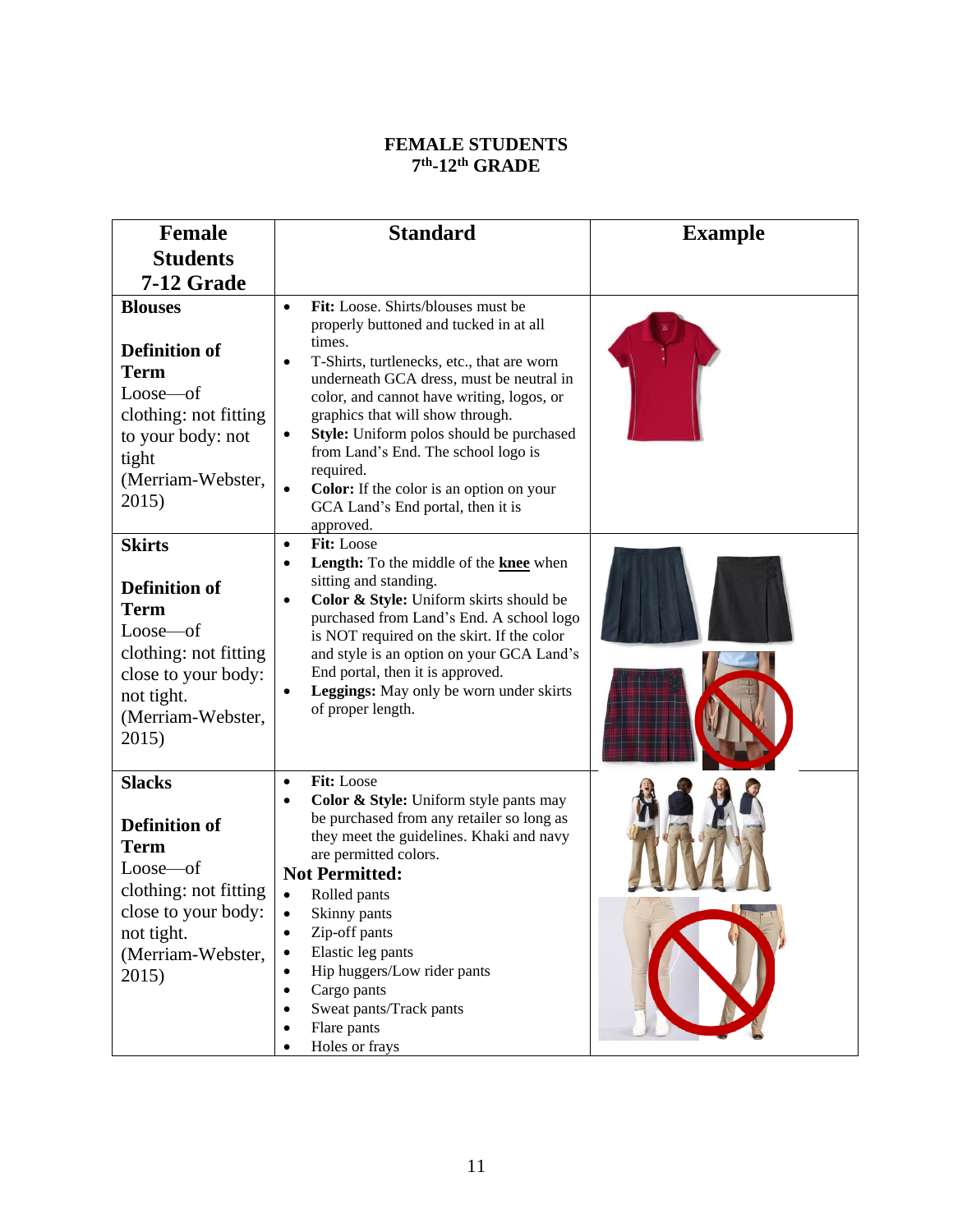| Footwear         | Enclosed shoes (tennis shoes deck shoes,<br>$\bullet$<br>etc.)<br>Sandals<br>$\bullet$<br>Flip-flops that are casual and "vacation-<br>$\bullet$<br>style" are not permissible.<br>Crocs are permitted in 7-12 grade.<br>$\bullet$ |  |
|------------------|------------------------------------------------------------------------------------------------------------------------------------------------------------------------------------------------------------------------------------|--|
| <b>Outerwear</b> | Students are permitted to wear any<br>$\bullet$<br>*appropriate jacket, coat, hoodie,<br>sweatshirt, or pullover during the<br>school day.<br>Uniform polos MUST be worn<br>$\bullet$<br>under all outwear.                        |  |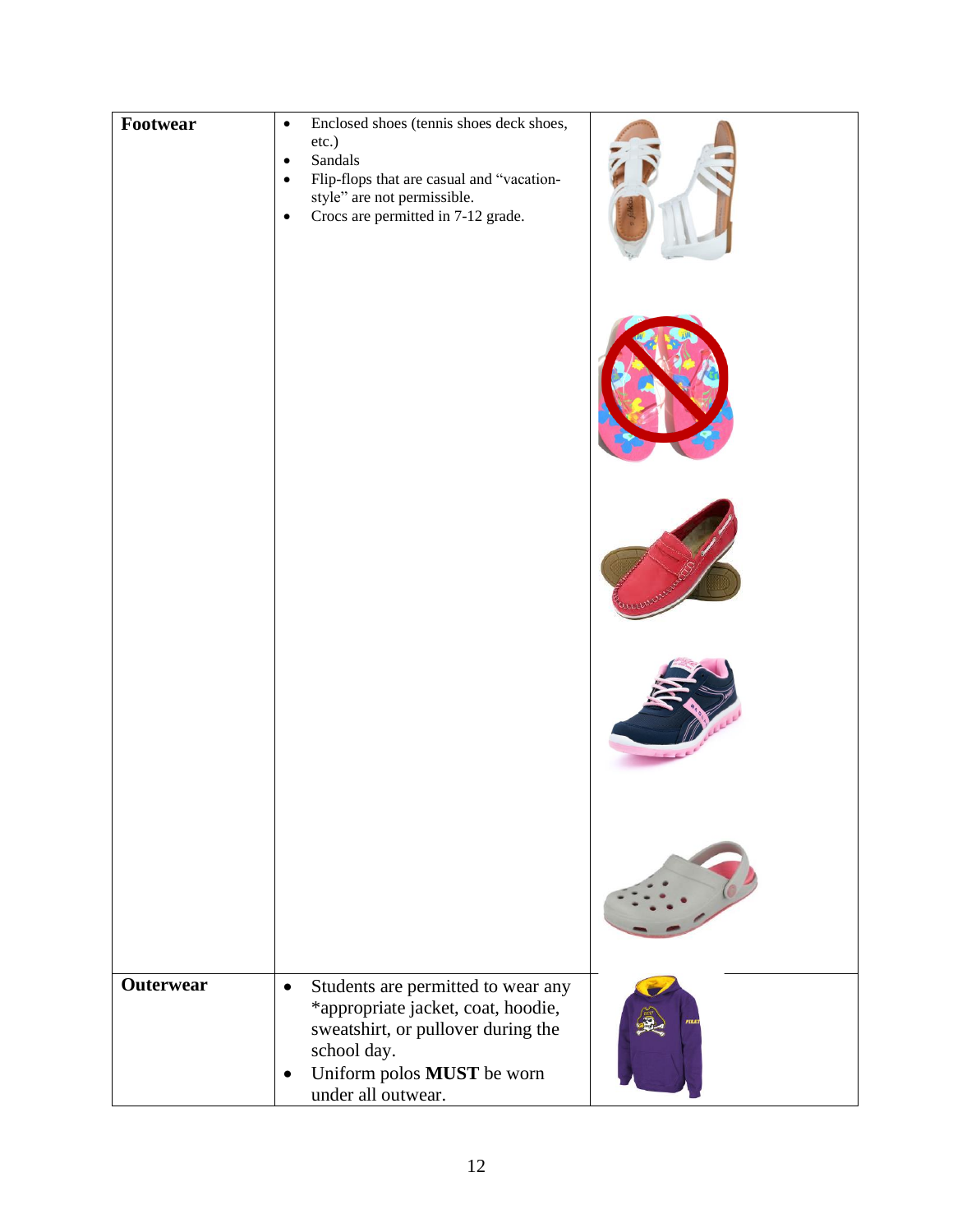| <b>Belt</b>                             | Outerwear may not be worn during<br>the chapel hour<br>*Name brand logos, college,<br>professional sports, or GCA wear is<br>acceptable. Graphics will be acceptable<br>only as long as they do not conflict<br>with biblical principles.<br>Girls must wear a belt if the pants have |  |
|-----------------------------------------|---------------------------------------------------------------------------------------------------------------------------------------------------------------------------------------------------------------------------------------------------------------------------------------|--|
| <b>Earrings</b>                         | belt loops.<br>Earrings/ear cuffs in the cartilage are<br>not permitted, and no more than two<br>piercings in an earlobe are allowed.                                                                                                                                                 |  |
|                                         |                                                                                                                                                                                                                                                                                       |  |
| Hair                                    | Natural colored hair<br>$\bullet$<br>Conventional style                                                                                                                                                                                                                               |  |
| <b>Body Piercing</b>                    | No body piercing other than ears.                                                                                                                                                                                                                                                     |  |
| Hats/Headwear                           | Hats/Headwear may not be worn in<br>buildings during school hours.                                                                                                                                                                                                                    |  |
| <b>Tattoos</b>                          | No tattoos are permissible.                                                                                                                                                                                                                                                           |  |
| <b>Chapel Dress</b>                     | Girls must wear their uniform skirt and                                                                                                                                                                                                                                               |  |
| (Every                                  | casual dress shoes/sandals on chapel                                                                                                                                                                                                                                                  |  |
| Wednesday, unless                       | day (crocs are not permissible chapel                                                                                                                                                                                                                                                 |  |
| directed differently<br>from the school | wear).                                                                                                                                                                                                                                                                                |  |
| administrator)                          |                                                                                                                                                                                                                                                                                       |  |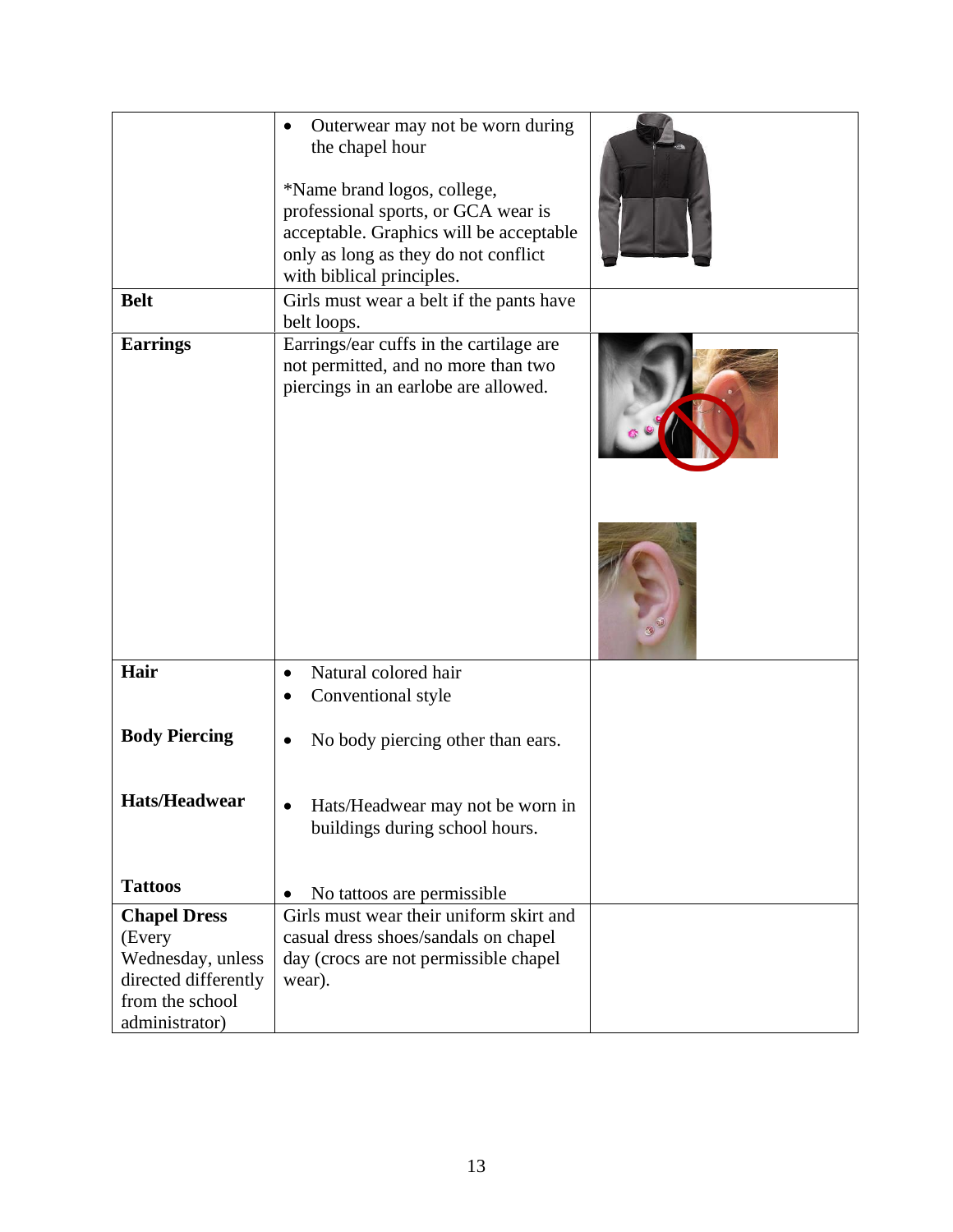#### **MALE STUDENTS 7 th -12th GRADE**

| <b>Male Students</b><br>7-12 Grade                                                                                                                            | <b>Standard</b>                                                                                                                                                                                                                                                                                                                                                                                                                                                                                        | <b>Example</b> |
|---------------------------------------------------------------------------------------------------------------------------------------------------------------|--------------------------------------------------------------------------------------------------------------------------------------------------------------------------------------------------------------------------------------------------------------------------------------------------------------------------------------------------------------------------------------------------------------------------------------------------------------------------------------------------------|----------------|
| <b>Collared shirt</b><br><b>Definition of</b><br><b>Term</b><br>Loose—of<br>clothing: not fitting<br>to your body: not<br>tight<br>(Merriam-Webster,<br>2015) | Fit: Loose. Shirts must be properly<br>$\bullet$<br>buttoned and tucked in at all times.<br>T-Shirts, turtlenecks, etc., that are worn<br>$\bullet$<br>underneath GCA dress, must be neutral in<br>color, and cannot have writing, logos, or<br>graphics that will show through.<br>Style: Uniform polos should be purchased<br>$\bullet$<br>from Land's End. A school logo is<br>required.<br>Color: If the color is an option on your<br>$\bullet$<br>GCA Land's End portal, then it is<br>approved. |                |
| <b>Slacks</b>                                                                                                                                                 | Fit: Loose<br>$\bullet$<br>Color & Style: Uniform style pants may<br>$\bullet$                                                                                                                                                                                                                                                                                                                                                                                                                         |                |
| <b>Definition of</b><br><b>Term</b><br>Loose-of<br>clothing: not fitting<br>close to your body:<br>not tight.<br>(Merriam-Webster,<br>2015)                   | be purchased from any retailer so long as it<br>meets the guidelines (i.e. khaki, chino's,<br>Dockers, and Navy).<br><b>Not Permitted:</b><br>Rolled pants<br>$\bullet$<br>Skinny pants<br>$\bullet$<br><b>Baggy</b> pants<br>$\bullet$<br>Cargo pants<br>$\bullet$<br>Sweat pants/Track pants<br>$\bullet$<br>Holes or frays<br>$\bullet$<br>Zip-off pants<br>$\bullet$<br>Denim<br>$\bullet$<br>Bunch at the bottom<br>$\bullet$                                                                     |                |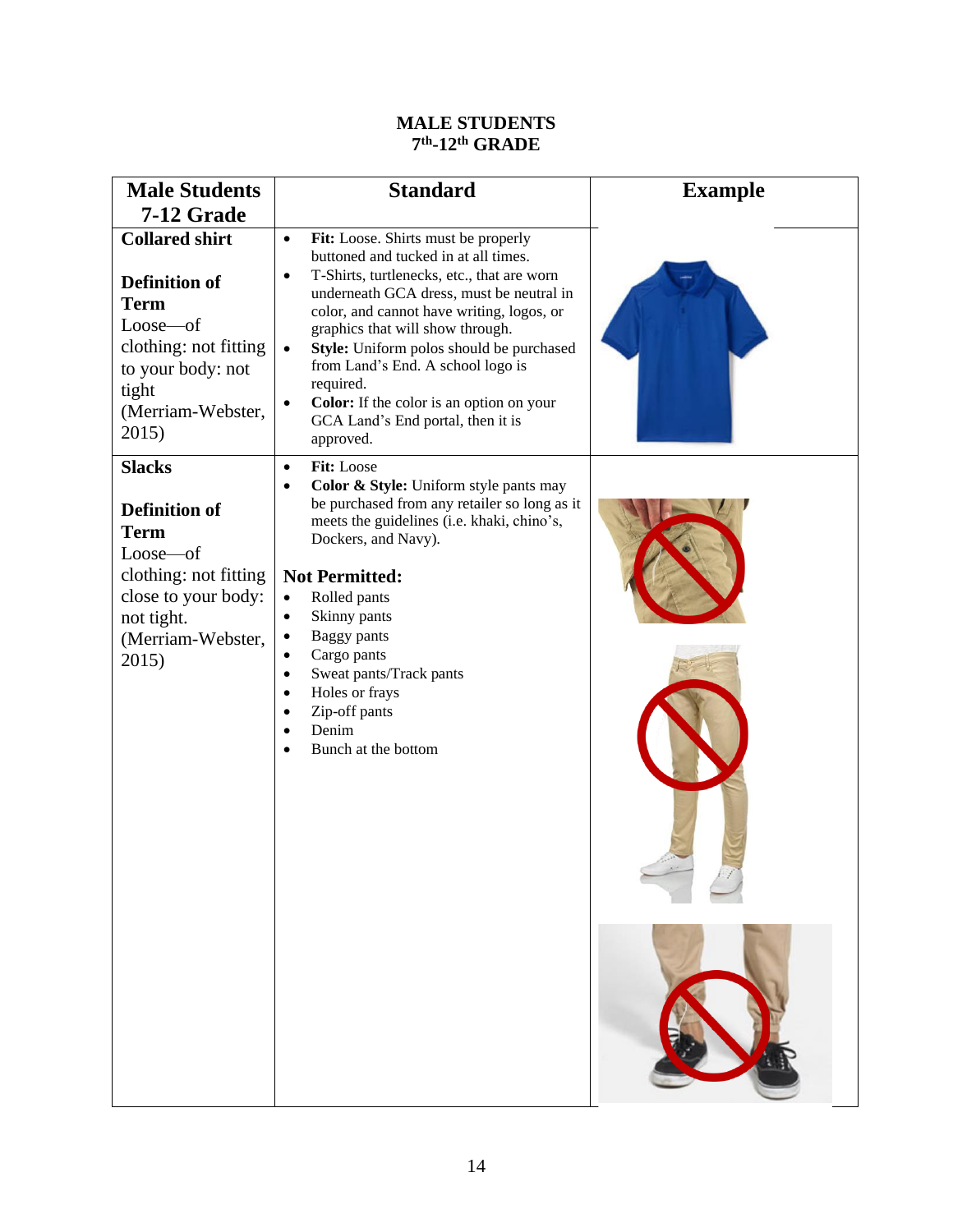| Footwear         | Enclosed shoe with socks<br>$\bullet$<br>Socks must be worn daily<br>$\bullet$<br>No sandals<br>٠                                                                                                                                                                                                                                                                                                                                                 |  |
|------------------|---------------------------------------------------------------------------------------------------------------------------------------------------------------------------------------------------------------------------------------------------------------------------------------------------------------------------------------------------------------------------------------------------------------------------------------------------|--|
| <b>Outerwear</b> | Students are permitted to wear any<br>$\bullet$<br>*appropriate jacket, coat, hoodie,<br>sweatshirt, or pullover during the<br>school day.<br>Uniform polos MUST be worn<br>٠<br>under all outwear.<br>Outerwear may not be worn during<br>the chapel hour.<br>*Name brand logos, college,<br>professional sports, or GCA wear is<br>acceptable. Graphics will be acceptable<br>only as long as they do not conflict<br>with biblical principles. |  |
| <b>Belt</b>      | Boys must wear a belt if the pants have<br>belt loops.                                                                                                                                                                                                                                                                                                                                                                                            |  |
| <b>Jewelry</b>   | No earrings or body piercings may<br>$\bullet$<br>be worn on campus or school<br>related events.<br>Necklaces are not allowed.<br>$\bullet$                                                                                                                                                                                                                                                                                                       |  |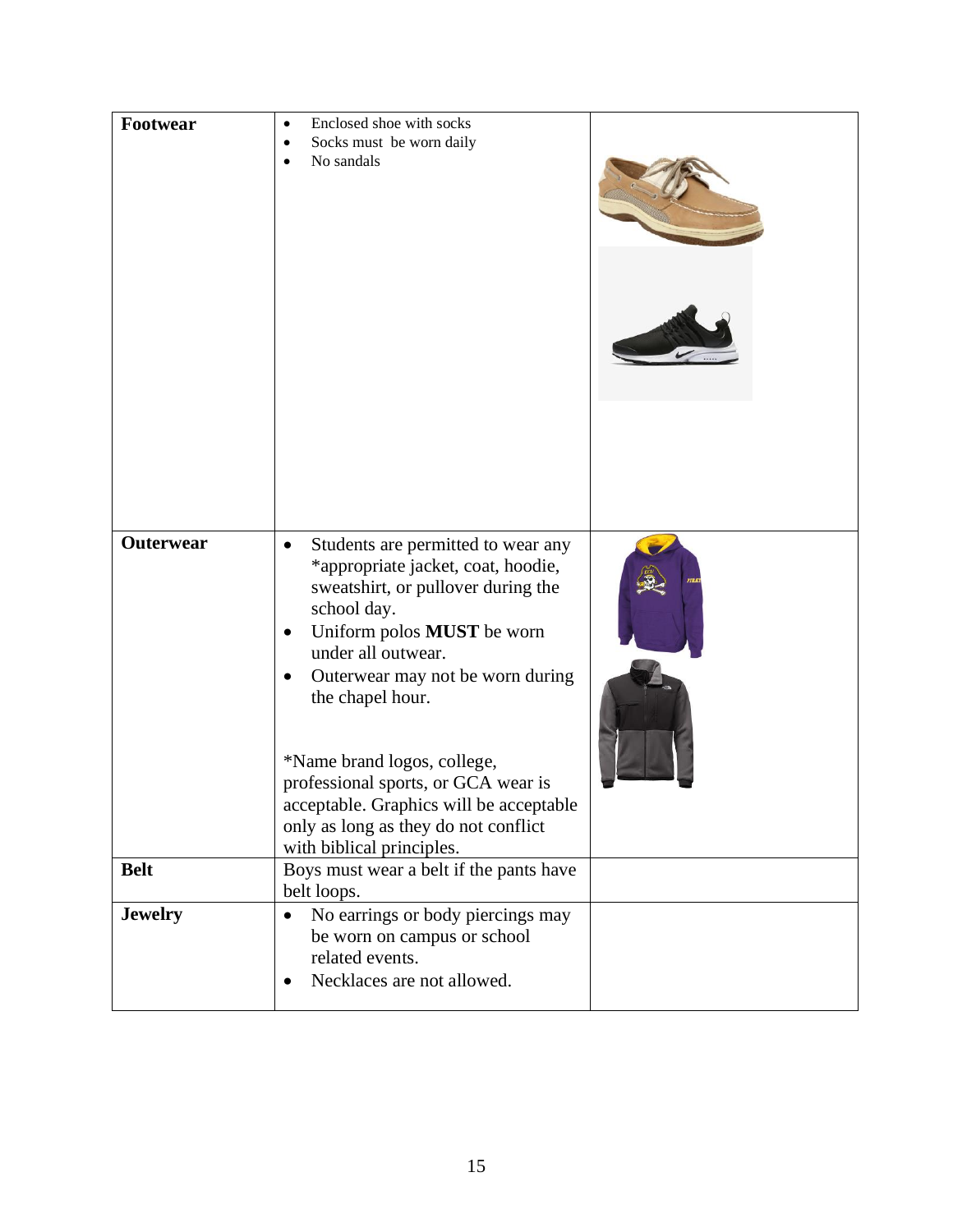| Hair                 | Natural colored hair<br>$\bullet$<br>Neatly combed and tapered (no<br>$\bullet$<br>braids, mullets, extreme fads, or<br>designs cut into the hair)<br>Hair should not be unusually thick,<br>$\bullet$<br>bushy, or tall. GCA reserves the<br>right to determine what is unusually<br>thick and bushy. The hair should<br>not be taller than 2 inches. Faddish<br>or eccentric haircuts are not<br>permitted. Any style which causes<br>undue attention will not be allowed<br>(we prefer the tapered style of cut).<br>May not touch eyebrows, ears, or<br>collar of shirt.<br>If a haircut reminder is given, a<br>$\bullet$<br>student has three days to get a<br>haircut according to school |  |
|----------------------|--------------------------------------------------------------------------------------------------------------------------------------------------------------------------------------------------------------------------------------------------------------------------------------------------------------------------------------------------------------------------------------------------------------------------------------------------------------------------------------------------------------------------------------------------------------------------------------------------------------------------------------------------------------------------------------------------|--|
|                      | standards before disciplinary action<br>is taken.                                                                                                                                                                                                                                                                                                                                                                                                                                                                                                                                                                                                                                                |  |
| <b>Hats/Headwear</b> | Hats/headwear may not be worn in<br>$\bullet$<br>buildings during school hours.                                                                                                                                                                                                                                                                                                                                                                                                                                                                                                                                                                                                                  |  |
| <b>Tattoos</b>       | No tattoos are permissible.                                                                                                                                                                                                                                                                                                                                                                                                                                                                                                                                                                                                                                                                      |  |
| <b>Facial Hair</b>   | Students are expected to be clean-<br>$\bullet$<br>shaven. Beards, mustaches, or<br>facial hair of any kind is not<br>permitted.                                                                                                                                                                                                                                                                                                                                                                                                                                                                                                                                                                 |  |
| <b>Chapel Dress</b>  | Boys may wear any dress shirt,<br>٠                                                                                                                                                                                                                                                                                                                                                                                                                                                                                                                                                                                                                                                              |  |
| (Every               | long or short sleeved, so long as it                                                                                                                                                                                                                                                                                                                                                                                                                                                                                                                                                                                                                                                             |  |
| Wednesday, unless    | is a button-up dress-shirt and is                                                                                                                                                                                                                                                                                                                                                                                                                                                                                                                                                                                                                                                                |  |
| directed differently | appropriate with a tie. It does not                                                                                                                                                                                                                                                                                                                                                                                                                                                                                                                                                                                                                                                              |  |
| from the school      | need a logo.                                                                                                                                                                                                                                                                                                                                                                                                                                                                                                                                                                                                                                                                                     |  |
| administrator)       | Chapel shirts can be purchased<br>$\bullet$                                                                                                                                                                                                                                                                                                                                                                                                                                                                                                                                                                                                                                                      |  |
|                      | from any retailer.                                                                                                                                                                                                                                                                                                                                                                                                                                                                                                                                                                                                                                                                               |  |
|                      | A tie must be worn.<br>$\bullet$                                                                                                                                                                                                                                                                                                                                                                                                                                                                                                                                                                                                                                                                 |  |
|                      | Casual dress shoes must also be<br>$\bullet$                                                                                                                                                                                                                                                                                                                                                                                                                                                                                                                                                                                                                                                     |  |
|                      | worn (tennis shoes are not                                                                                                                                                                                                                                                                                                                                                                                                                                                                                                                                                                                                                                                                       |  |
|                      | permitted).                                                                                                                                                                                                                                                                                                                                                                                                                                                                                                                                                                                                                                                                                      |  |
|                      | Outerwear may not be worn during<br>$\bullet$                                                                                                                                                                                                                                                                                                                                                                                                                                                                                                                                                                                                                                                    |  |
|                      | the chapel hour                                                                                                                                                                                                                                                                                                                                                                                                                                                                                                                                                                                                                                                                                  |  |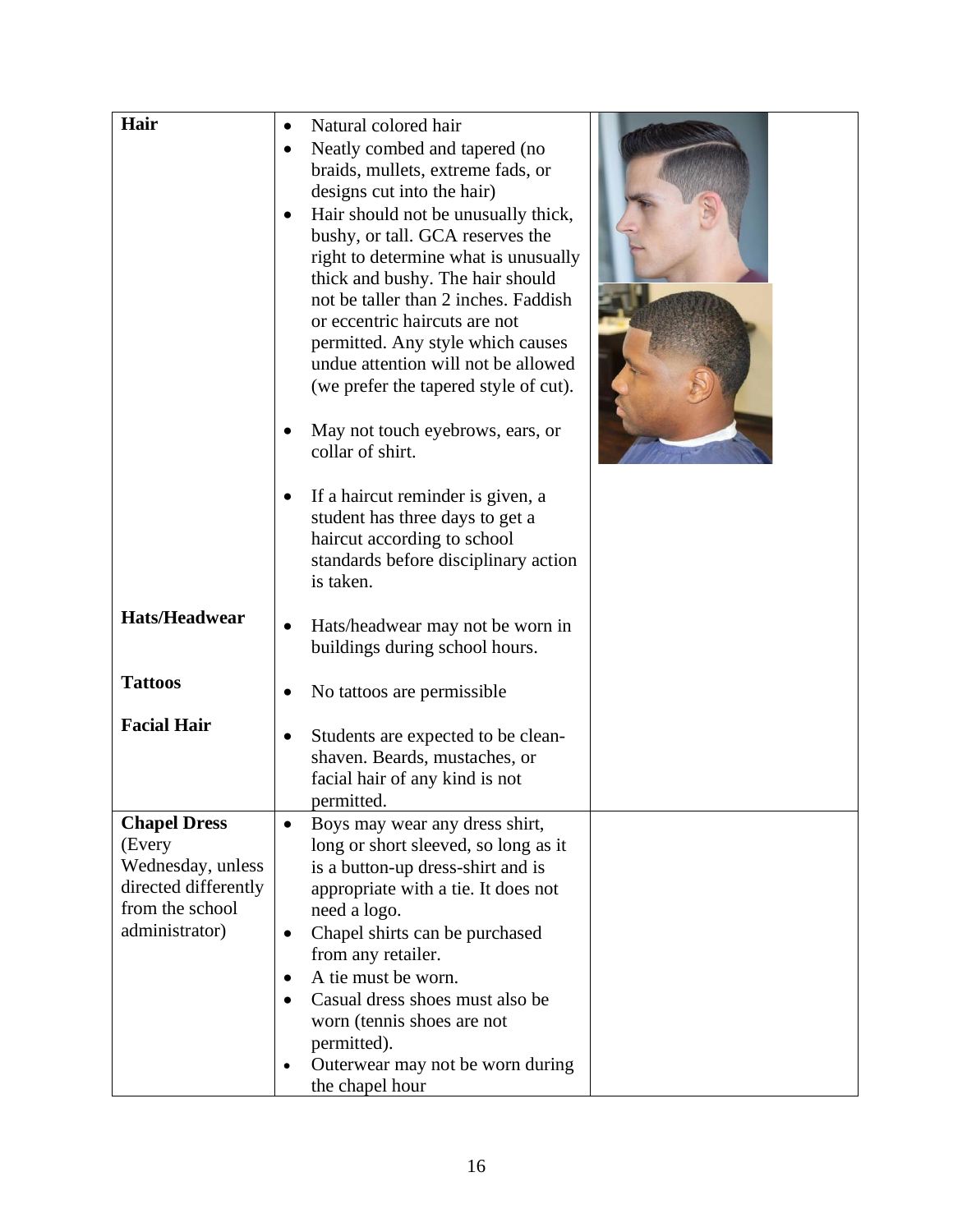#### **DISCIPLINE OF DRESS CODE**

#### **Pk-6 th Grade:**

If a student is not in proper dress, the following actions will take place:

- First offense- Warning with parent notification from the teacher.
- Second offense- Sent to the office to call parents to bring a change of clothes. The parent has one hour to arrange for clothes to get to campus. Student will go back to class and will be called out of class once proper clothing arrives. If a change of clothes does not come, the student and parent will receive a warning.
- Third offense- Sent to the office to call parents to bring change of clothes. The parent has one hour to arrange for clothes to get to campus. Student will remain in the office and miss class time (will not miss chapel if on chapel day) until proper clothing arrives. If a change of clothes does not come, the student will be suspended from school the following school day.
- Fourth + offense- Will be sent home. If the parent refuses to make arrangements for the student to be picked up, the student will be suspended from school the following school day. If uniform infractions are a habit, GCA may not be a good fit for the family and dismissal may occur.

#### **7 th -12th Grade:**

If a student is not in proper dress, the following actions will take place:

- First offense-Warning with parent notification from the teacher.
- Second offense- Sent to the office to call parents to bring a change of clothes. The parent has one hour to arrange for clothes to get to campus. Student will go back to class and will be called out of class once proper clothing arrives. One demerit will be received. If a change of clothes does not come, the student and parent will receive a warning.
- Third offense- Sent to the office to call parents to bring change of clothes. The parent has one hour to arrange for clothes to get to campus. Student will remain in the office and miss class time (will not miss chapel if on chapel day) until proper clothing arrives. One demerit will be received. If a change of clothes does not come, the student will be suspended from school the following school day.
- Fourth + offense- Will be sent home and will receive 5 demerits. If the parent refuses to make arrangements for the student to be picked up, the student will be suspended from school the following school day. If uniform infractions are a habit, GCA may not be a good fit for the family and dismissal may occur.